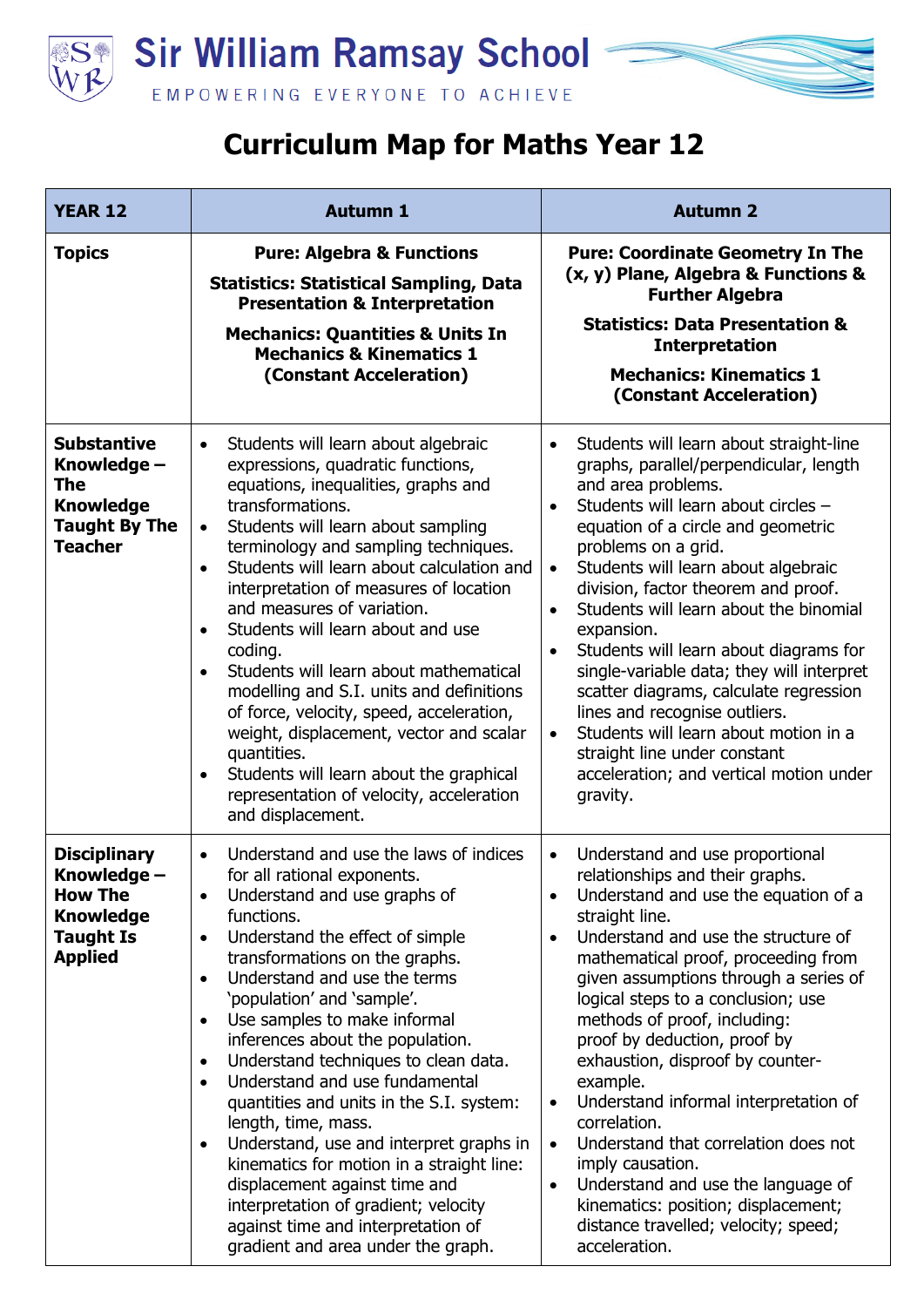| <b>Skills</b>                            | Use and manipulate surds, including<br>rationalising the denominator.<br>Work with quadratic functions and their<br>$\bullet$<br>graphs.<br>Manipulating numbers and algebra.<br>$\bullet$<br>The discriminant of a quadratic<br>$\bullet$<br>function, including the conditions for<br>real and repeated roots.<br>Completing the square.<br>$\bullet$<br>Solution of quadratic equations,<br>$\bullet$<br>including solving quadratic equations in<br>a function of the unknown.<br>Solve simultaneous equations in two<br>$\bullet$<br>variables by elimination and by<br>substitution, including one linear and<br>one quadratic equation.<br>Understand and use sampling<br>$\bullet$<br>techniques, including simple random<br>sampling and opportunity sampling.<br>Select or critique sampling techniques in<br>the context of solving a statistical<br>problem, including understanding that<br>different samples can lead to different<br>conclusions about the population.<br>Interpret diagrams for single-variable<br>$\bullet$<br>data, including understanding that area<br>in a histogram represents frequency.<br>Connect to probability distributions.<br>$\bullet$<br>Interpret measures of central tendency<br>and variation, extending to standard<br>deviation.<br>Be able to calculate standard deviation,<br>including from summary statistics.<br>Understand and use derived quantities<br>and units: velocity, acceleration, force,<br>weight.<br>Understand, use and derive the<br>$\bullet$<br>formulae for constant acceleration for<br>motion in a straight line.<br>Understand and use weight and motion<br>$\bullet$<br>in a straight line under gravity;<br>gravitational acceleration, g, and its<br>value in S.I. units to varying degrees of | Be able to use straight line models in a<br>variety of contexts.<br>Completing the square to find the<br>$\bullet$<br>centre and radius of a circle.<br>Manipulate polynomials algebraically,<br>$\bullet$<br>including expanding brackets and<br>collecting like terms, factorisation and<br>simple algebraic division; use of the<br>factor theorem.<br>Understand and use the binomial<br>expansion of $(a+bx)^n$ for positive<br>integer n; the notations $n!$ and <sub>n</sub> C <sub>r</sub> ; link<br>to binomial probabilities.<br>Interpret measures of central tendency<br>and variation, extending to standard<br>deviation.<br>Be able to calculate standard deviation,<br>including from summary statistics.<br>Select or critique data presentation<br>techniques in the context of a statistical<br>problem.<br>Understand, use and derive the<br>formulae for constant acceleration for<br>motion in a straight line. |
|------------------------------------------|----------------------------------------------------------------------------------------------------------------------------------------------------------------------------------------------------------------------------------------------------------------------------------------------------------------------------------------------------------------------------------------------------------------------------------------------------------------------------------------------------------------------------------------------------------------------------------------------------------------------------------------------------------------------------------------------------------------------------------------------------------------------------------------------------------------------------------------------------------------------------------------------------------------------------------------------------------------------------------------------------------------------------------------------------------------------------------------------------------------------------------------------------------------------------------------------------------------------------------------------------------------------------------------------------------------------------------------------------------------------------------------------------------------------------------------------------------------------------------------------------------------------------------------------------------------------------------------------------------------------------------------------------------------------------------------------------------------------------------------------------------------------------------|---------------------------------------------------------------------------------------------------------------------------------------------------------------------------------------------------------------------------------------------------------------------------------------------------------------------------------------------------------------------------------------------------------------------------------------------------------------------------------------------------------------------------------------------------------------------------------------------------------------------------------------------------------------------------------------------------------------------------------------------------------------------------------------------------------------------------------------------------------------------------------------------------------------------------------------|
|                                          | accuracy.                                                                                                                                                                                                                                                                                                                                                                                                                                                                                                                                                                                                                                                                                                                                                                                                                                                                                                                                                                                                                                                                                                                                                                                                                                                                                                                                                                                                                                                                                                                                                                                                                                                                                                                                                                        |                                                                                                                                                                                                                                                                                                                                                                                                                                                                                                                                                                                                                                                                                                                                                                                                                                                                                                                                       |
| <b>Links To Prior</b><br><b>Learning</b> | We build on from the GCSE<br>$\bullet$<br>Specification to enable students to work<br>with more complex numbers, algebra,<br>geometry, data and probability<br>concepts.                                                                                                                                                                                                                                                                                                                                                                                                                                                                                                                                                                                                                                                                                                                                                                                                                                                                                                                                                                                                                                                                                                                                                                                                                                                                                                                                                                                                                                                                                                                                                                                                         | We build on from the GCSE<br>Specification to enable students to work<br>with more complex numbers, algebra,<br>geometry, data and probability<br>concepts.                                                                                                                                                                                                                                                                                                                                                                                                                                                                                                                                                                                                                                                                                                                                                                           |
| Literacy/<br><b>Numeracy</b>             | Language of functions, kinematics and<br>$\bullet$<br>statistics.                                                                                                                                                                                                                                                                                                                                                                                                                                                                                                                                                                                                                                                                                                                                                                                                                                                                                                                                                                                                                                                                                                                                                                                                                                                                                                                                                                                                                                                                                                                                                                                                                                                                                                                | Language of coordinate geometry,<br>$\bullet$<br>algebra and kinematics.                                                                                                                                                                                                                                                                                                                                                                                                                                                                                                                                                                                                                                                                                                                                                                                                                                                              |
| <b>Cross</b><br><b>Curricular</b>        | Links to Science, technology and<br>Psychology.                                                                                                                                                                                                                                                                                                                                                                                                                                                                                                                                                                                                                                                                                                                                                                                                                                                                                                                                                                                                                                                                                                                                                                                                                                                                                                                                                                                                                                                                                                                                                                                                                                                                                                                                  | Links to Science, technology and<br>Psychology.<br>Link to statistics and kinematics in real<br>$\bullet$<br>life and kinematics.                                                                                                                                                                                                                                                                                                                                                                                                                                                                                                                                                                                                                                                                                                                                                                                                     |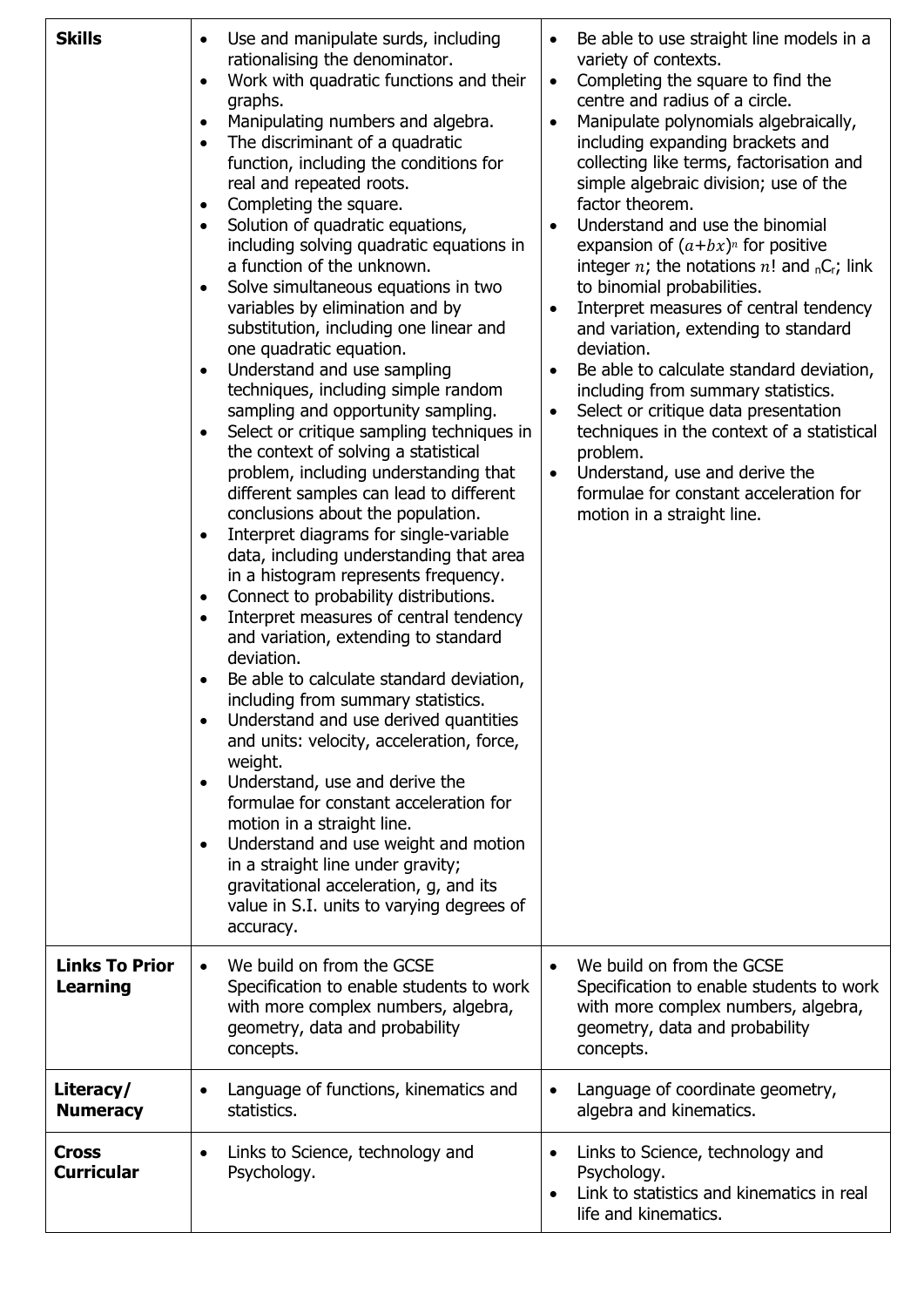| <b>Assessment</b> | Learning checks throughout with low<br>stakes questioning and starters.<br>Summative assessment at the end of<br>topic. | Learning checks throughout with low<br>stakes questioning and starters.<br>Summative assessment at the end of<br>topic. |
|-------------------|-------------------------------------------------------------------------------------------------------------------------|-------------------------------------------------------------------------------------------------------------------------|
|                   |                                                                                                                         |                                                                                                                         |

| <b>YEAR 12</b>                                                                                                 | <b>Spring 1</b>                                                                                                                                                                                                                                                                                                                                                                                                                                                                                                                                                                                                                | <b>Spring 2</b>                                                                                                                                                                                                                                                                                                                                                                                                                                                                                                                                                                                                                                                                            |
|----------------------------------------------------------------------------------------------------------------|--------------------------------------------------------------------------------------------------------------------------------------------------------------------------------------------------------------------------------------------------------------------------------------------------------------------------------------------------------------------------------------------------------------------------------------------------------------------------------------------------------------------------------------------------------------------------------------------------------------------------------|--------------------------------------------------------------------------------------------------------------------------------------------------------------------------------------------------------------------------------------------------------------------------------------------------------------------------------------------------------------------------------------------------------------------------------------------------------------------------------------------------------------------------------------------------------------------------------------------------------------------------------------------------------------------------------------------|
| <b>Topics</b>                                                                                                  | Pure: Trigonometry, Algebra &<br><b>Functions &amp; Vectors (2D)</b><br><b>Statistics: Probability</b><br><b>Mechanics: Forces &amp; Newton's Laws</b>                                                                                                                                                                                                                                                                                                                                                                                                                                                                         | <b>Pure: Differentiation &amp; Integration</b><br><b>Pure: Integration</b><br><b>Statistics: Statistical Distributions,</b><br><b>Hypothesis Testing &amp; Probability</b><br><b>Mechanics: Forces &amp; Newton's Laws</b>                                                                                                                                                                                                                                                                                                                                                                                                                                                                 |
| <b>Substantive</b><br>Knowledge -<br><b>The</b><br><b>Knowledge</b><br><b>Taught By The</b><br><b>Teacher</b>  | Students will learn about trigonometric<br>$\bullet$<br>ratios and graphs.<br>Students will learn about trigonometric<br>$\bullet$<br>identities and equations.<br>Students will learn about definitions,<br>$\bullet$<br>magnitude/direction, addition and scalar<br>multiplication.<br>Students will learn about position<br>$\bullet$<br>vectors, distance between two points,<br>geometric problems.<br>Students will learn about mutually<br>$\bullet$<br>exclusive and independent events.<br>Students will learn about Newton's first<br>$\bullet$<br>law, force diagrams, equilibrium,<br>introduction to i, j system. | Students will learn about differentiating<br>$\bullet$<br>polynomials and second order<br>derivatives.<br>Students will learn about gradients,<br>$\bullet$<br>tangents, normals, maxima and minima.<br>Students will learn about integration as<br>$\bullet$<br>the opposite of differentiation and study<br>indefinite integrals of $x^n$ .<br>Students will learn about definite<br>$\bullet$<br>integrals and areas under curves.<br>Students will learn about discrete<br>distributions and the binomial<br>distribution.<br>Students will learn about hypothesis<br>$\bullet$<br>testing and significance levels.<br>Students will learn about Newton's<br>second law and third law. |
| <b>Disciplinary</b><br>Knowledge -<br><b>How The</b><br><b>Knowledge</b><br><b>Taught Is</b><br><b>Applied</b> | Understand and use the sine, cosine<br>$\bullet$<br>and tangent functions, their graphs,<br>symmetries and periodicity.<br>Understand and use position vectors;<br>$\bullet$<br>calculate the distance between two<br>points represented by position vectors.<br>Understand and use mutually exclusive<br>and independent events when<br>calculating probabilities.<br>Understand the concept of a force;<br>$\bullet$<br>understand and use Newton's First Law.                                                                                                                                                               | Understand and use the derivative of f<br>$\bullet$<br>$(x)$ as the gradient of the tangent to the<br>graph of $y=f(x)$ at a general point<br>$(x,y)$ ; the gradient of the tangent as a<br>limit; interpretation as a rate of change.<br>Understand and use the Fundamental<br>$\bullet$<br>Theorem of Calculus.<br>Understand discrete probability<br>distributions.<br>Understand and apply the language of<br>$\bullet$<br>statistical hypothesis testing.<br>Understand the concept of a force.<br>$\bullet$                                                                                                                                                                          |
| <b>Skills</b>                                                                                                  | Understand and use $tan\theta = sin\theta / cos\theta$ .<br>$\bullet$<br>Understand and use $\sin^2\theta + \cos^2\theta = 1$ .<br>$\bullet$<br>Solve simple trigonometric equations in<br>$\bullet$<br>a given interval, including quadratic<br>equations in sin, cos and tan and<br>equations involving multiples of the<br>unknown angle.<br>Use vectors in two dimensions.<br>$\bullet$<br>Calculate the magnitude and direction<br>$\bullet$<br>of a vector and convert between<br>component form and<br>magnitude/direction form.                                                                                        | Sketching the gradient function for a<br>given curve.<br>Second derivatives.<br>$\bullet$<br>Differentiation from first principles for<br>$\bullet$<br>small positive integer powers of $x$ .<br>Differentiate $x^n$ , for rational values of $n$ ,<br>$\bullet$<br>and related constant multiples, sums<br>and differences.<br>Apply differentiation to find gradients,<br>tangents and normals, maxima and<br>minima and stationary points.<br>Identify where functions are increasing                                                                                                                                                                                                   |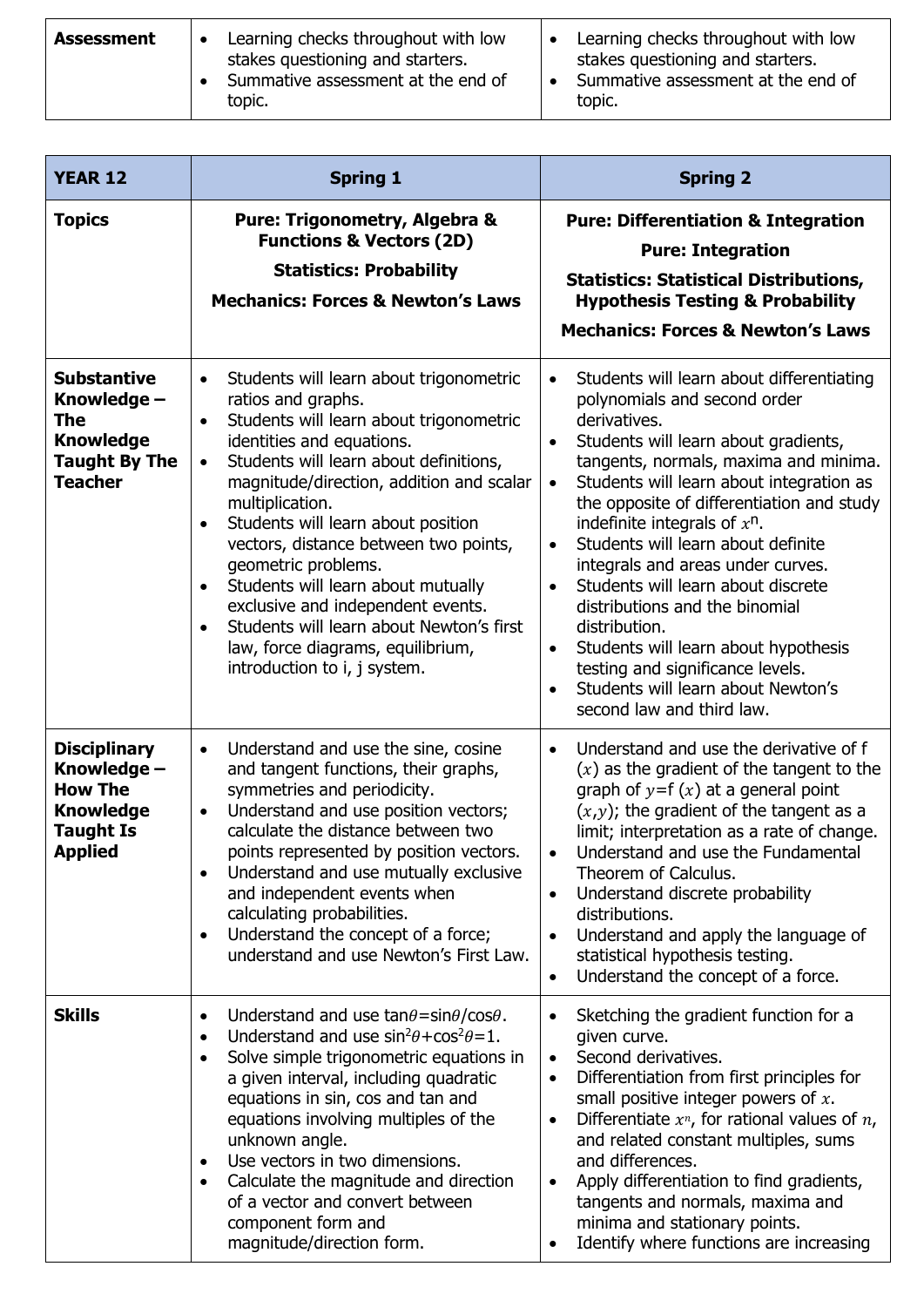|                                          | Add vectors diagrammatically and<br>$\bullet$<br>perform the algebraic operations of<br>vector addition and multiplication by<br>scalars and understand their<br>geometrical interpretations.<br>Link to discrete and continuous<br>distributions.<br>Understand and use Newton's Second<br>$\bullet$<br>Law for motion in a straight line<br>(restricted to forces in two<br>perpendicular directions or simple cases<br>of forces given as $2D(i, j)$ vectors).<br>Understand and use Newton's Third<br>$\bullet$<br>Law; equilibrium of forces on a particle<br>and motion in a straight line;<br>application to problems involving<br>smooth pulleys and connected particles. | or decreasing.<br>Integrate $xn$ (excluding $n=-1$ ), and<br>related sums, differences and constant<br>multiples.<br>Evaluate definite integrals; use a<br>definite integral to find the area under a<br>curve.<br>Understand and use simple, discrete<br>probability distributions (calculation of<br>mean and variance of discrete random<br>variables is excluded), including the<br>binomial distribution, as a model;<br>calculate probabilities using the<br>binomial distribution.<br>Conduct a statistical hypothesis test for<br>the proportion in the binomial<br>distribution and interpret the results in<br>context.<br>Understand that a sample is being used<br>to make an inference about the<br>population and appreciate that the<br>significance level is the probability of<br>incorrectly rejecting the null hypothesis.<br>Understand and use Newton's First Law.<br>Understand and use Newton's Second<br>Law for motion in a straight line.<br>Understand and use Newton's Third<br>Law; equilibrium of forces on a particle<br>and motion in a straight line; application<br>to problems involving smooth pulleys<br>and connected particles. |
|------------------------------------------|-----------------------------------------------------------------------------------------------------------------------------------------------------------------------------------------------------------------------------------------------------------------------------------------------------------------------------------------------------------------------------------------------------------------------------------------------------------------------------------------------------------------------------------------------------------------------------------------------------------------------------------------------------------------------------------|------------------------------------------------------------------------------------------------------------------------------------------------------------------------------------------------------------------------------------------------------------------------------------------------------------------------------------------------------------------------------------------------------------------------------------------------------------------------------------------------------------------------------------------------------------------------------------------------------------------------------------------------------------------------------------------------------------------------------------------------------------------------------------------------------------------------------------------------------------------------------------------------------------------------------------------------------------------------------------------------------------------------------------------------------------------------------------------------------------------------------------------------------------------------|
| <b>Links To Prior</b><br><b>Learning</b> | We build on from the GCSE<br>$\bullet$<br>Specification to enable students to work<br>with more complex number, algebra,<br>geometry, data and probability<br>concepts.                                                                                                                                                                                                                                                                                                                                                                                                                                                                                                           | We build on from the GCSE<br>$\bullet$<br>Specification to enable students to work<br>with more complex number, algebra,<br>geometry, data and probability<br>concepts.                                                                                                                                                                                                                                                                                                                                                                                                                                                                                                                                                                                                                                                                                                                                                                                                                                                                                                                                                                                                |
| Literacy/<br><b>Numeracy</b>             | Language of trigonometry, vectors,<br>$\bullet$<br>probability and forces.                                                                                                                                                                                                                                                                                                                                                                                                                                                                                                                                                                                                        | Language of calculus, statistics and<br>$\bullet$<br>forces.                                                                                                                                                                                                                                                                                                                                                                                                                                                                                                                                                                                                                                                                                                                                                                                                                                                                                                                                                                                                                                                                                                           |
| <b>Cross</b><br><b>Curricular</b>        | Sciences, Psychology and Social<br>Sciences.                                                                                                                                                                                                                                                                                                                                                                                                                                                                                                                                                                                                                                      | Sciences, Psychology, Geography and<br>$\bullet$<br>Social Sciences.                                                                                                                                                                                                                                                                                                                                                                                                                                                                                                                                                                                                                                                                                                                                                                                                                                                                                                                                                                                                                                                                                                   |
| <b>Assessment</b>                        | Learning checks throughout with low<br>$\bullet$<br>stakes questioning and starters.<br>Summative assessment at the end of<br>$\bullet$<br>topic.                                                                                                                                                                                                                                                                                                                                                                                                                                                                                                                                 | Learning checks throughout with low<br>stakes questioning and starters.<br>Summative assessment at the end of<br>topic.                                                                                                                                                                                                                                                                                                                                                                                                                                                                                                                                                                                                                                                                                                                                                                                                                                                                                                                                                                                                                                                |

| <b>YEAR 12</b> | Summer 1                                                                                                                                                                                             | Summer 2                                                                                                                                                                                                                                                      |
|----------------|------------------------------------------------------------------------------------------------------------------------------------------------------------------------------------------------------|---------------------------------------------------------------------------------------------------------------------------------------------------------------------------------------------------------------------------------------------------------------|
| <b>Topics</b>  | <b>Pure: Exponentials, Logarithms,</b><br><b>Algebra &amp; Functions</b><br><b>Statistics: Statistical Hypothesis</b><br><b>Testing</b><br><b>Mechanics: Kinematics 2</b><br>(Variable Acceleration) | <b>Pure: Proof, Further Algebra,</b><br><b>Algebraic &amp; Partial Fractions,</b><br><b>Functions &amp; Modelling, Series,</b><br><b>Sequences &amp; The Binomial Theorem</b><br><b>Mechanics: Moments</b><br><b>Statistics: Regression &amp; Correlation</b> |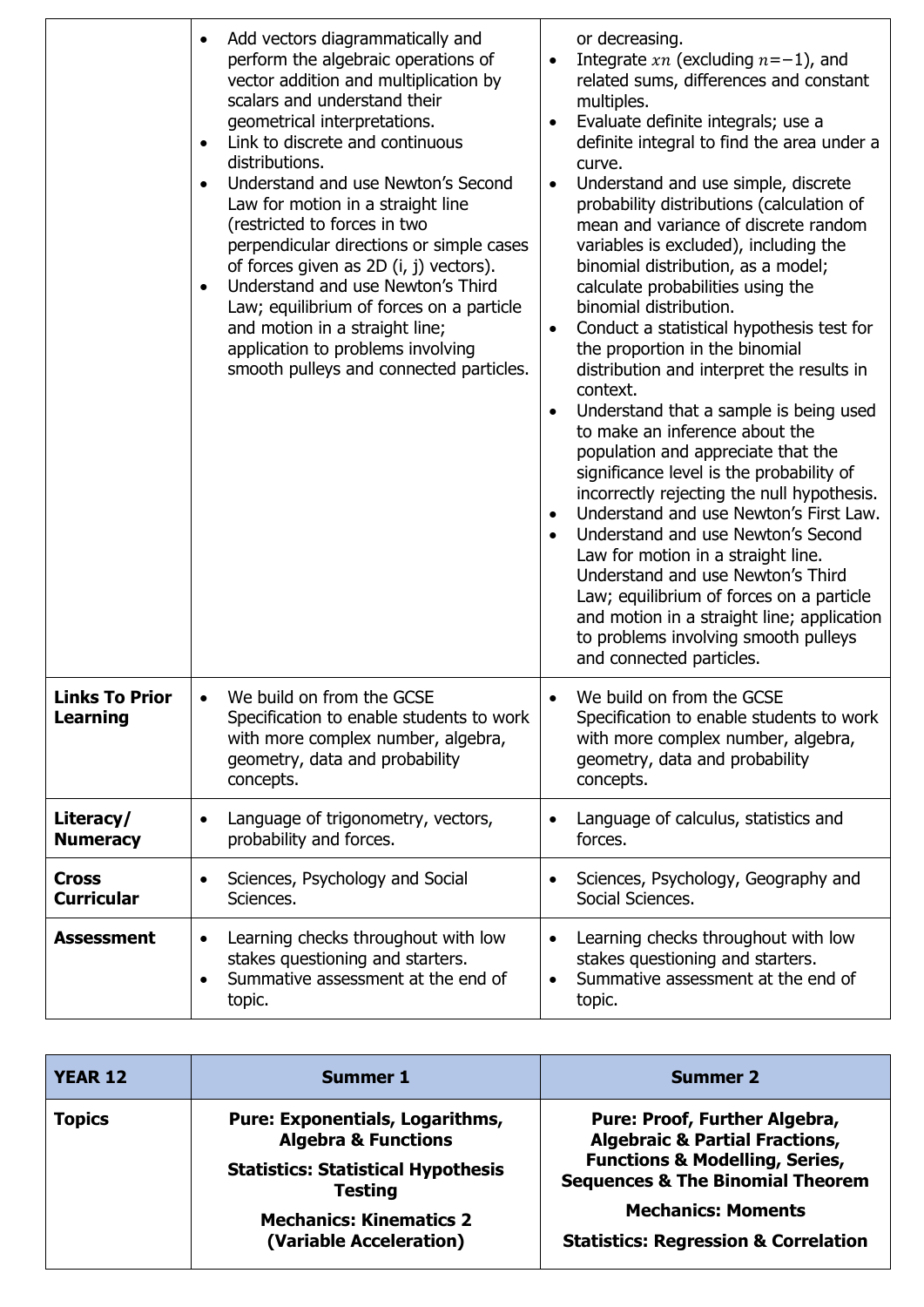| <b>Substantive</b><br>Knowledge -<br><b>The</b><br><b>Knowledge</b><br><b>Taught By The</b><br><b>Teacher</b>  | Students will learn about exponential<br>$\bullet$<br>functions and natural logarithms.<br>Students will learn about hypothesis<br>$\bullet$<br>tests involving the binomial distribution.<br>Students will learn about variable force;<br>$\bullet$<br>Calculus to determine rates of change<br>for kinematics.<br>Students will learn about use of<br>$\bullet$<br>integration for kinematics problems.                                                                                           | Students will learn about proof by<br>$\bullet$<br>deduction, proof by exhaustion and<br>disproof by counter example.<br>Students will learn about simplifying<br>algebraic fractions.<br>Students will learn about partial<br>$\bullet$<br>fractions.<br>Students will learn about modulus<br>functions, composite and inverse<br>functions.<br>Students will learn about<br>$\bullet$<br>transformations and modelling with<br>functions.<br>Students will learn about arithmetic and<br>geometric progressions (proofs of 'sum<br>formulae').<br>Students will learn about sigma<br>notation, recurrence and iterations.<br>Students will learn about Expanding (a<br>$\bullet$<br>$+ bx$ ) <sup>n</sup> for rational <i>n</i> Students will learn<br>about range of validity.<br>Students will learn about expansion of<br>functions by first using partial fractions.<br>Students will learn about Forces' turning<br>$\bullet$<br>effect.<br>Students will learn about change of<br>variable.<br>Students will learn about correlation<br>$\bullet$<br>coefficients. Statistical hypothesis<br>testing for zero correlation. |
|----------------------------------------------------------------------------------------------------------------|-----------------------------------------------------------------------------------------------------------------------------------------------------------------------------------------------------------------------------------------------------------------------------------------------------------------------------------------------------------------------------------------------------------------------------------------------------------------------------------------------------|------------------------------------------------------------------------------------------------------------------------------------------------------------------------------------------------------------------------------------------------------------------------------------------------------------------------------------------------------------------------------------------------------------------------------------------------------------------------------------------------------------------------------------------------------------------------------------------------------------------------------------------------------------------------------------------------------------------------------------------------------------------------------------------------------------------------------------------------------------------------------------------------------------------------------------------------------------------------------------------------------------------------------------------------------------------------------------------------------------------------------------|
| <b>Disciplinary</b><br>Knowledge -<br><b>How The</b><br><b>Knowledge</b><br><b>Taught Is</b><br><b>Applied</b> | Understand and use the laws of<br>logarithms.<br>Understand and apply the language of<br>$\bullet$<br>statistical hypothesis testing, developed<br>through a binomial model.<br>Understand that kinematics can be<br>$\bullet$<br>linked with quadratics.                                                                                                                                                                                                                                           | Understand and use the structure of<br>mathematical proof.<br>Understand rational expressions.<br>$\bullet$<br>Understand and use composite<br>$\bullet$<br>functions; inverse functions and their<br>graphs.<br>Understand and work with arithmetic<br>$\bullet$<br>sequences and series, including the<br>formulae for nth term and the sum to n<br>terms.<br>Understand and use the binomial<br>$\bullet$<br>expansion.<br>Understand and use moments in simple<br>$\bullet$<br>static contexts.<br>Understand and apply the language of<br>statistical hypothesis testing.                                                                                                                                                                                                                                                                                                                                                                                                                                                                                                                                                     |
| <b>Skills</b>                                                                                                  | Know and use the function $a^x$ and its<br>$\bullet$<br>graph, where $a$ is positive.<br>Know and use the function $e^x$ and its<br>$\bullet$<br>graph.<br>Solve equations of the form $a^x = b$ .<br>$\bullet$<br>Conduct a statistical hypothesis test for<br>$\bullet$<br>the proportion in the binomial<br>distribution and interpret the results in<br>context.<br>Understand that a sample is being used<br>$\bullet$<br>to make an inference about the<br>population and appreciate that the | Understand and use the structure of<br>$\bullet$<br>mathematical proof proceeding from<br>given assumptions through a series of<br>logical steps to a conclusion; use<br>methods of proof, including proof by<br>deduction.<br>Proof by contradiction and the infinity of<br>$\bullet$<br>primes and application to unfamiliar<br>proofs.<br>Simplify rational expressions including<br>$\bullet$<br>by factorising and cancelling and                                                                                                                                                                                                                                                                                                                                                                                                                                                                                                                                                                                                                                                                                             |